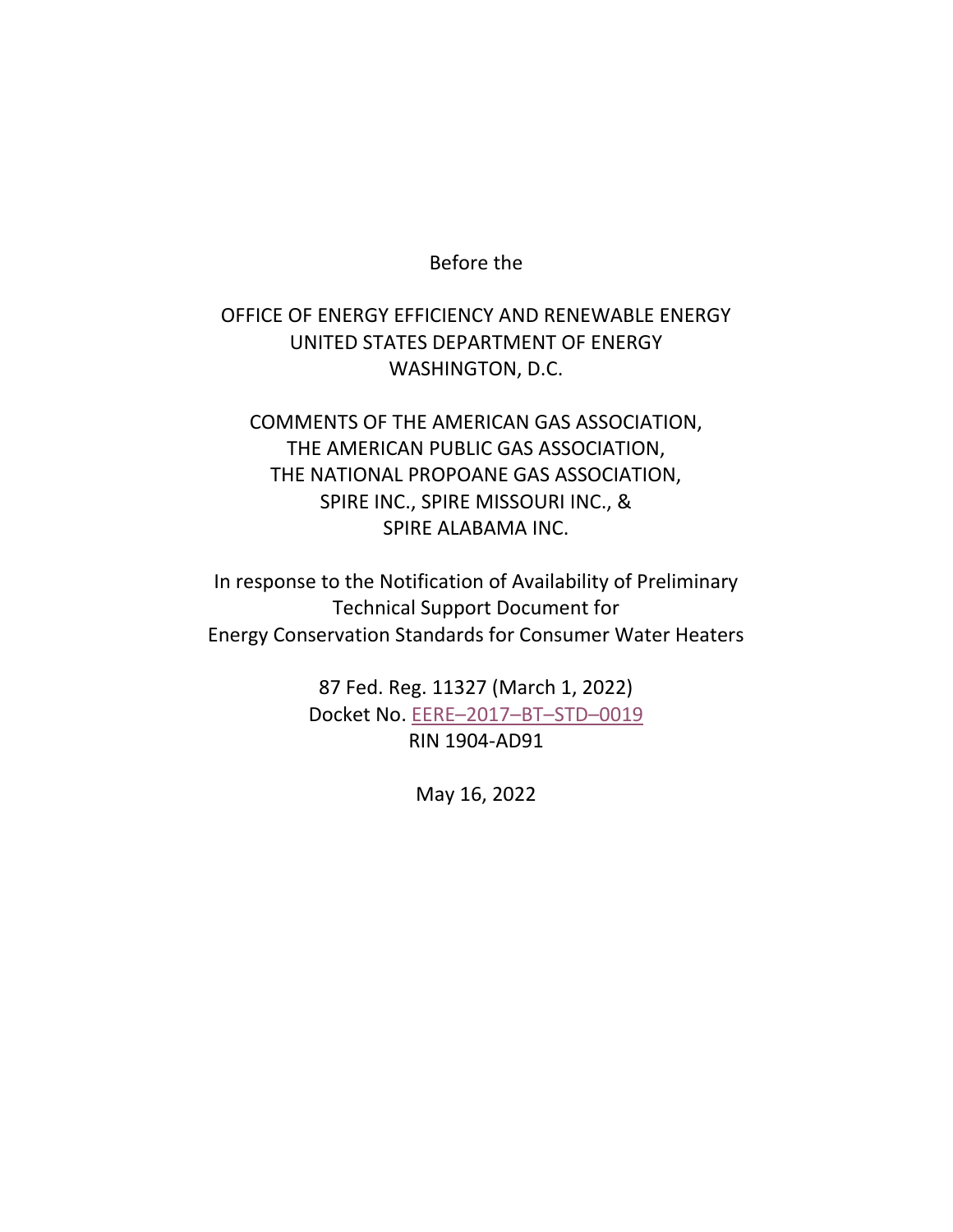## **Introduction**

The American Gas Association ("AGA"), American Public Gas Association ("APGA"), National Propane Gas Association ("NPGA"), Spire Inc., Spire Missouri Inc. and Spire Alabama Inc. (collectively, "Commenters") appreciate the opportunity to comment on the Department of Energy's ("DOE") above-captioned notification of availability ("NOA") concerning the preliminary technical support document ("TSD") for energy conservation standards for consumer water heaters ("CWHs").

AGA, founded in 1918, represents more than 200 local energy companies that deliver clean natural gas throughout the United States. There are more than 77 million residential, commercial, and industrial natural gas customers in the U.S., of which 95 percent — more than 73 million customers — receive their gas from AGA members. AGA is an advocate for natural gas utility companies and their customers and provides a broad range of programs and services for member natural gas pipelines, marketers, gatherers, international natural gas companies, and industry associates. Today, natural gas meets more than one-third of the United States' energy needs.

APGA is the trade association for more than 730 communities across the U.S. that own and operate their retail natural gas distribution entities. They include not-for-profit gas distribution systems owned by municipalities and other local government entities, all locally accountable to the citizens they serve. Public gas systems focus on providing safe, reliable, and affordable energy to their customers and support their communities by delivering fuel to be used for cooking, clothes drying, and space and water heating, as well as for various commercial and industrial applications.

NPGA is the national trade association of the propane industry with a membership of about 2,500 companies, and 36 state and regional associations representing members in all 50 states. NPGA's membership includes retail marketers of propane gas who deliver the fuel to the end user, propane producers, transporters and wholesalers, and manufacturers and distributors of equipment, containers, and appliances. Propane, or liquefied petroleum gas, is used in millions of installations nationwide for home and commercial heating and cooking, in agriculture, in industrial processing, and as a clean air alternative engine fuel for both over-the-road vehicles and industrial lift trucks.

Spire Inc., Spire Missouri Inc., and Spire Alabama Inc. (collectively "Spire") are in the natural gas utility business. Spire Inc. owns and operates natural gas utilities that distribute natural gas to over 1.7 million residential, commercial, and institutional customers across Missouri, Alabama, and Mississippi, and Spire Missouri Inc. and Spire Inc. are the largest natural gas utilities serving residential, commercial, and institutional customers in Missouri and Alabama, respectively.

Commenters provide the energy needed to fuel the gas-fired consumer water heaters, thus making them critical stakeholders in this work. Commenterssupport and actively invest in energy efficiency. However, Commenters do not support appliance efficiency standards that impose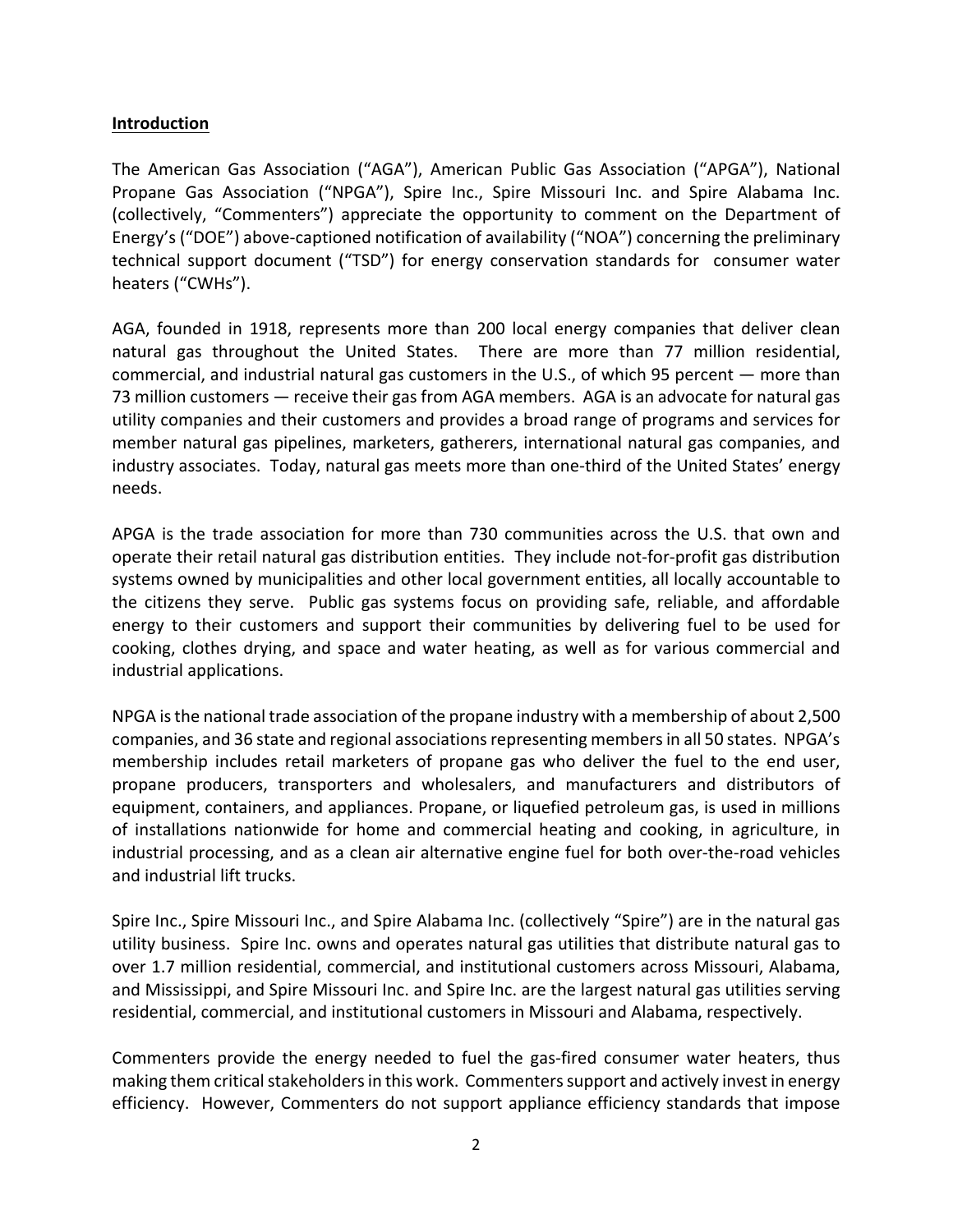unjustified costs on consumers or that deprive consumers of gas products that are suitable for their needs. Such standards are not authorized by statute and would be harmful to gas utility customers.

## **Comments**

Several of the Commenters submitted comments in response to DOE's previous request for information concerning standards for consumer water heaters.<sup>[1](#page-2-0)</sup> Joint Commenters' RFI Comments started with five major points:

- 1. DOE should not adopt standards that would make atmospherically-vented water heaters unavailable;
- 2. DOE should not simply assume that purchasers would decline to make economically beneficial efficiency investments in the absence of standards;
- 3. DOE must recognize that it cannot determine the economic impact of standards for water heaters without developing a base case for analysis that reflects the impacts of actual purchasing behavior.
- 4. DOE should stop using incorrect and overstated energy prices for purposes of its LCC and payback analyses; and
- 5. DOE should collect and preferentially rely on real-world data, at least to confirm the validity of its analysis of product and installation costs.<sup>[2](#page-2-1)</sup>

Commenters believe that additional consideration of all of these issues is warranted. Unfortunately, DOE declined to provide adequate time for review of its lengthy and complex Technical Support Document ("TSD"). Accordingly, Commenters will focus on only two of the principal issues. [Refer to attached technical comments]

**1. DOE should reconsider its position with respect to standards that would make atmospherically-vented water heaters unavailable and should consider the need for separate product classes for models that operate without an external electric supply.**

As DOE is well aware, minimum efficiency standards that can only be achieved by condensing CWHs would result in the unavailability of atmospherically-vented gas-fired water heaters. In the case of residential furnaces, such an outcome would be precluded by the "unavailability" provision of the statute.<sup>[3](#page-2-2)</sup> The issues with respect to residential furnaces have been fully addressed in previous comment submissions, $4$  and the issues with respect to gas storage water

<span id="page-2-0"></span><sup>1</sup> Spire-APGA-AGA Comments in response to DOE's RFI pertaining to ECS for CWHs (Jul. 6, 2020) (hereafter, the "Joint Commenters' RFI Comments"), available a[t https://www.regulations.gov/comment/EERE-2017-BT-STD-](https://www.regulations.gov/comment/EERE-2017-BT-STD-0019-0005)[0019-0005;](https://www.regulations.gov/comment/EERE-2017-BT-STD-0019-0005) 85 Fed. Reg. 30853 (May 21, 2020).

<span id="page-2-1"></span><sup>2</sup> *See* Joint Commenters' RFI Comments at p. 2-4.

<span id="page-2-2"></span> $3$  42 U.S.C. § 6295(o)(4).

<span id="page-2-3"></span><sup>4</sup> *See* EERE-2018-BT-STD-0018-0044 (and its attachments), EERE-2018-BT-STD-0018-0080, EERE-2018-BT-STD-0018- 0063.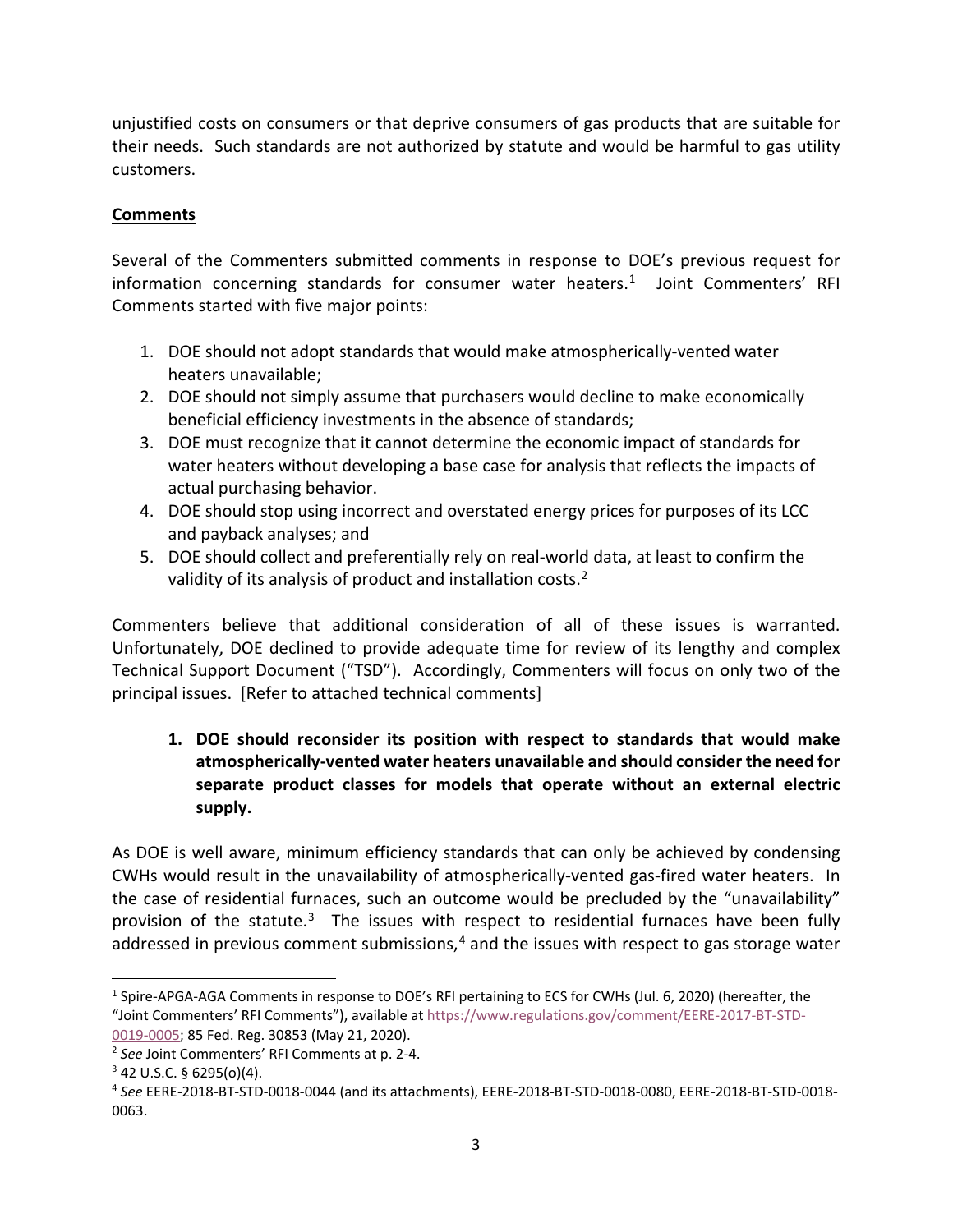heaters are not materially different.<sup>[5](#page-3-0)</sup> The relevant legal principle is disarmingly simple: where it has been shown that buildings are architecturally designed to accommodate products with some characteristics but not others, DOE must preserve the availability of products with those characteristics instead of imposing standards that would require modification of the buildings designed for them.<sup>6</sup> As is true in the case of residential furnaces, standards for storage water heaters that can be achieved only by condensing products would unquestionably violate that principle.<sup>[7](#page-3-2)</sup> The issues with respect to instantaneous water heaters appear to be different, but Commenters have not had sufficient opportunity to assess them in detail.

In response to earlier comments concerning the applicability of the "unavailability" provision of the statute, the TSD takes the position that DOE has since addressed this issue by publishing an interpretive rule denying that the "unavailability provision" of the statute applies to standards that would result in the unavailability of atmospherically-vented gas-fired products. $8$ Commenters urge DOE to reconsider its position. That interpretive rule – essentially a summary reversal of an earlier interpretive rule reaching the opposite conclusion – is a transparent and legally meritless effort to circumvent an express statutory constraint on DOE's rulemaking authority<sup>[9](#page-3-4)</sup> and is the subject of a legal challenge now pending in the D.C. Circuit. By denying that the "unavailability provision" of the statute applies to minimum efficiency standards that would result in the unavailability of atmospherically-vented gas-fired products, DOE is committing itself to an unlawful course going forward and is failing to consider the potential for alternative standards based on the appropriate employment of separate product classes.

This issue may not matter with respect to storage water heaters, because DOE's analysis suggests that condensing-level standards for such product would not be justified. However, DOE's analysis appears to suggest that condensing-level standards would be economically justified in the case of instantaneous water heaters, in which case DOE should consider whether the unavailability of atmospherically-vented instantaneous water heaters would result in the "unavailability" of "performance characteristics (including reliability), features, sizes, capacities, and volumes" for purposes of 42 U.S.C. § 6295(o)(4).

DOE should also consider the need for separate product classes for gas-fired water heaters that can operate without external electric power, which have the unique utility of being able to operate during power outages or entirely "off the grid." Consumer gas fired water heaters that operate without external electric power would also be eliminated if a condensing only standard is adopted. Water heaters that do not require electricity have a standing pilot and are noncondensing, and hence would become unavailable.

<span id="page-3-0"></span><sup>5</sup> Prior comment submissions addressing these issues are incorporated in this submission as Attachments A-D.

<span id="page-3-1"></span><sup>6</sup> *See* Attachment B of EERE-2018-BT-STD-0018-0080 at 10-12.

<span id="page-3-2"></span><sup>7</sup> *See* Attachment C of EERE-2018-BT-STD-0018-0063 at p. 4 (explaining the basic technical issues), Attachment A of EERE-2018-BT-STD-0018-0044 (and its attachments) at pp. 3-5 & 7-10, and Attachment B of EERE-2018-BT-STD-0018-0080 at pp. 10-12 & 20-23 (explaining the relevant practical issues).

<span id="page-3-3"></span><sup>8</sup> *See* TSD at p. 2-12.

<span id="page-3-4"></span><sup>&</sup>lt;sup>9</sup> See joint comments of APGA et al. in response to DOE's notice of proposed interpretive rule reversal, available at https://www.regulations.gov/comment/EERE-2018-BT-STD-0018-0140.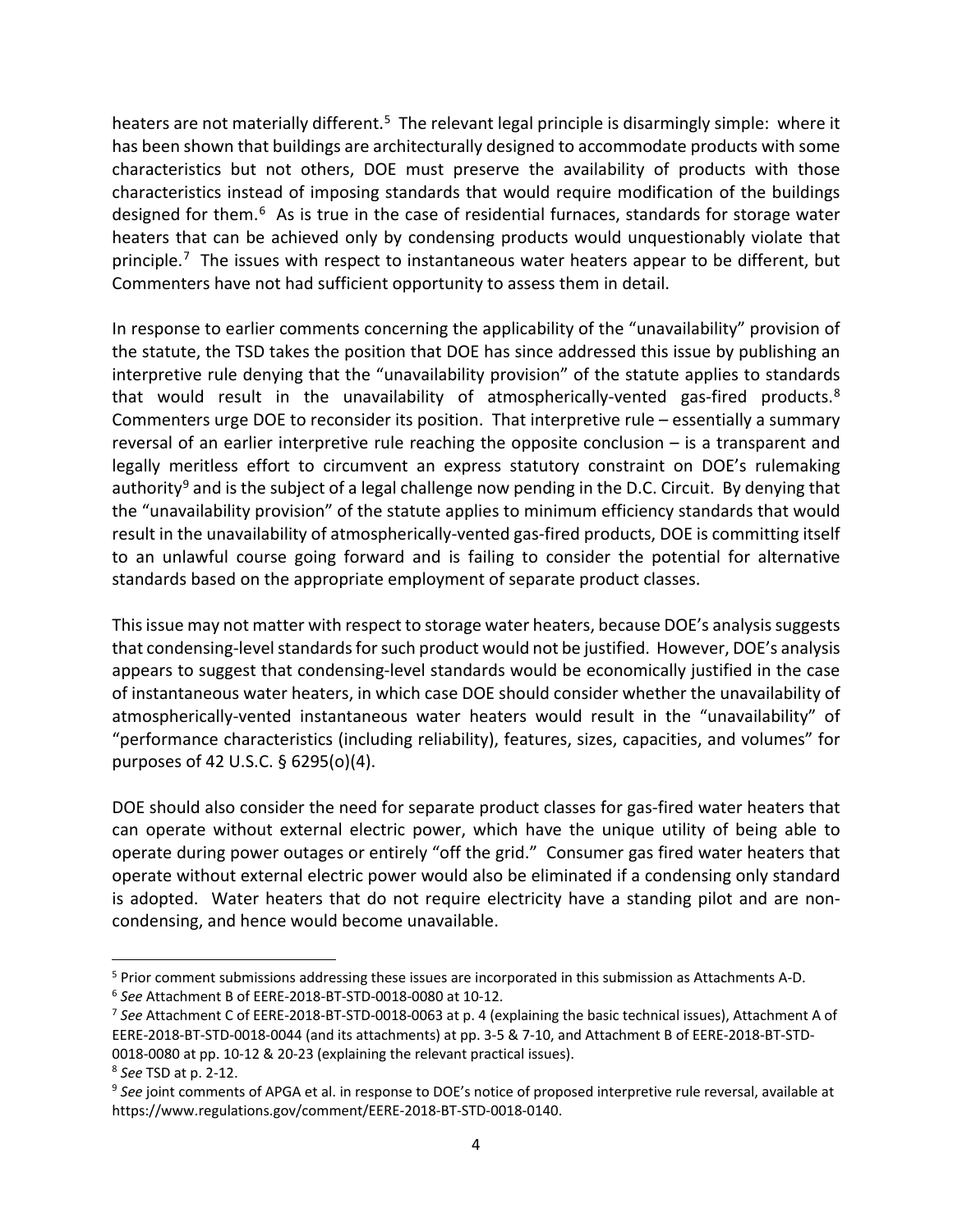**2. DOE must address its failure to consider the nature and extent of any relevant market failures and its related failure to correct the errors created by its "random assignment" methodology.**

DOE's failure to consider whether and to what extent there are relevant market failures to justify the need for regulatory intervention is a remarkable – and problematic – feature of its approach to standards regulation. To justify any new energy conservation standards, DOE must consider whether and to what extent there are market failures that significantly impede economically beneficial investments in higher-efficiency products. Both the Court in *APGA v. DOE* and the National Academies of Sciences concluded that DOE's failure to consider the nature and impact of relevant market failures is a critical flaw in its regulatory analysis.<sup>[10](#page-4-0)</sup> DOE's attempts to dismiss prior comment on this issue (see TSD at 2-58 – 2-59) are non-responsive.

As a result of its failure to consider actual purchasing behavior, DOE's Lifecycle Cost (LCC) analysis completely ignores the fact that—in the absence of new standards—purchasers tend to make the most economically attractive efficiency investments and decline those with the most substantial net costs. Instead of attempting to account for actual purchasing behavior, DOE's analysis "assigns" even the most economically attractive and highest net-cost efficiency investment outcomes to the base case for analysis randomly, as though purchasers never consider the economics of potential efficiency investments regardless of the economic stakes involved. As a result, DOE's analysis is based on a universe of purported "rule outcome" efficiency investments in which highly favorable economic outcomes are substantially overrepresented, large net-cost outcomes are substantially underrepresented, and the average LCC outcome is substantially overstated. DOE's efforts to dismiss previous comment on this issue (TSD at 2-44) are also non-responsive.

To correct its analysis, DOE should start by recognizing that the "random assignment" methodology has the perverse effect of generating purported regulatory benefits from cases in which the higher efficiency product has lower installed costs.<sup>11</sup> In such cases, the basic premise of efficiency regulation—that market failures might cause purchasers facing higher initial costs to forgo efficiency investments that would be economically beneficial over time—does not even apply. Because there is no basis to suggest that standards are needed to ensure that consumers will choose more efficient products when those products have lower initial costs, DOE should assign such cases to the base case for analysis rather than assigning them to the base or standards cases randomly. In DOE's 2016 analysis of proposed residential furnace standards, this simple

<span id="page-4-0"></span><sup>10</sup> *See Am. Public Gas Ass'n v. DOE*, 22 F.4th at 1018, 1027 (D.C. Cir. 2022); National Academies of Sciences, Engineering and Medicine, Review of Methods Used by the U.S. Department of Energy in Setting Appliance and Equipment Standards (2021), *available at* <http://nap.edu/25992> ("NAS Report") at 3, 21-22, 24-25, 75-78 and Recommendations 2-2 and 4-13.

<span id="page-4-1"></span> $11$  This scenario often occurs in the context of new construction (or major renovations) where the avoided cost of constructing a Category I venting system can be greater than difference in purchase price between high efficiency condensing products and lower-efficiency alternatives.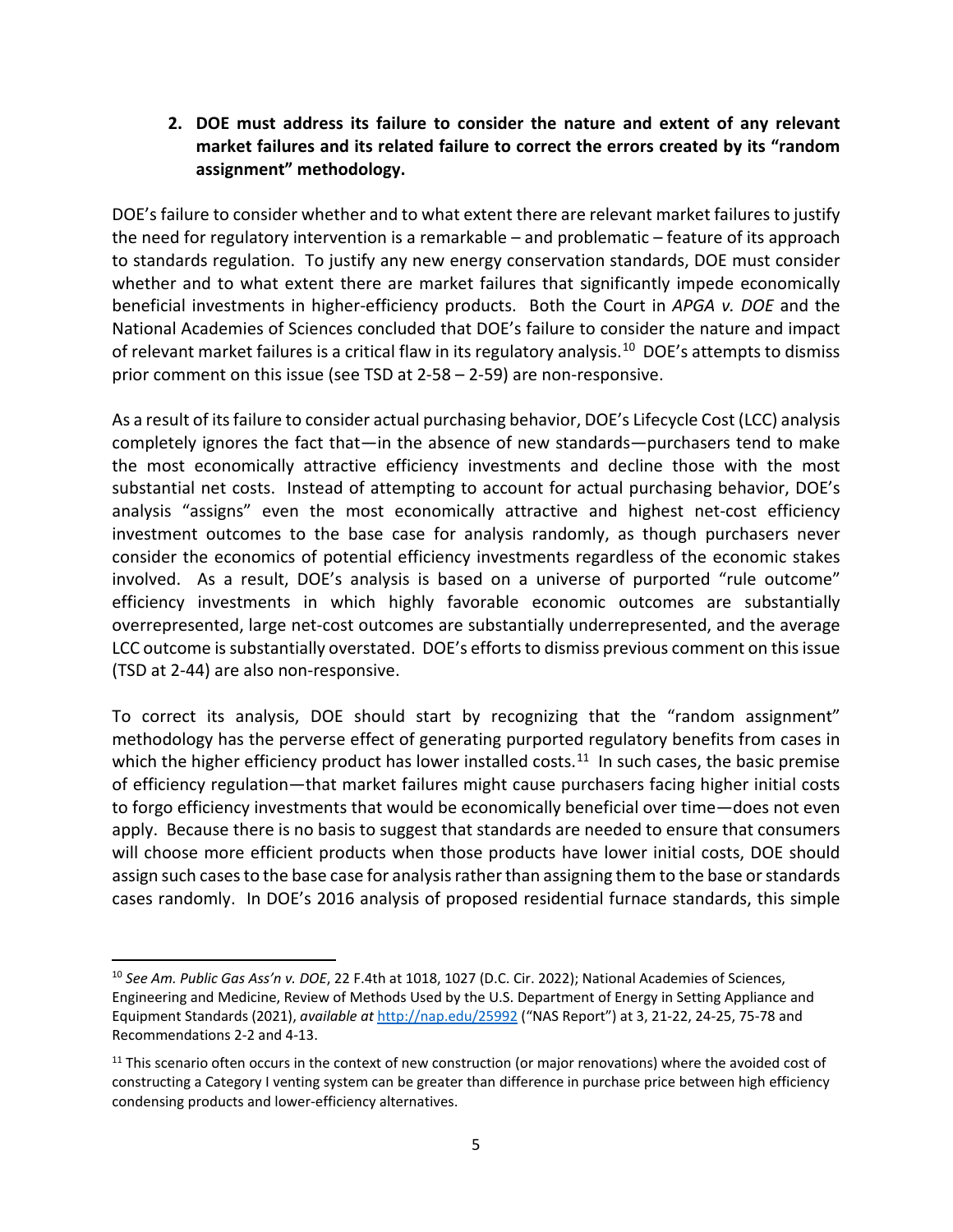correction would have eliminated over half of the total claimed consumer benefits.<sup>12</sup> To determine whether there is any potential for new standards to produce net LCC benefits, Commenters request that DOE make this simple correction to its LCC analysis and report the resulting change in the average LCC outcome for its standards before it proceeds with further standards development activity.

If – after that simple correction – DOE's analysis produces positive LCC results, Petitioners request that DOE perform an additional screening analysis by making a very elementary correction to account for the fact that—even when a more efficient product has higher initial costs purchasers can be expected to make at least the most obviously beneficial efficiency investments whether or not new standards are imposed. In particular, it is difficult to envision circumstances in which a purchaser would fail to invest in a more efficient product that would pay for itself within a year. Accordingly, DOE should assign all such economic outcomes to the base case for analysis rather than assigning them randomly. This additional limited correction would certainly be conservative (*i.e.*, it would not, by itself, go far enough to correct the much broader overrepresentation of high net-benefit outcomes produced by DOE's random assignment methodology), but it would provide a useful screening test to determine whether there is any reasonable possibility that new standards could produce net LCC benefits for consumers. Petitioners request that DOE also make this correction and report the resulting change in the average LCC outcome for those standards before it proceeds with further standards development activity.

DOE should recognize that there would be no justification for a failure to make at least the two simple corrections identified above. There is no viable theory in which standards would be necessary to induce purchasers to choose higher-efficiency products when they have the lowest installed cost. Similarly, it would be unreasonable to suggest either that standards are needed to induce purchasers to make efficiency investments that would pay for themselves within a year or that assigning all such outcomes to the base case for analysis would go too far in correcting for the broader overrepresentation of high-benefit investments in the purported "rule outcomes" generated by DOE's random-assignment methodology.

If DOE believes that there are market failures that could cause purchasers facing higher initial costs to forego economically beneficial efficiency investments, DOE should:

- 1. identify the specific nature and impact of any market failures allegedly interfering with sound economic decision-making on the part of purchasers of consumer water heaters; and
- 2. disclose the evidence DOE relied upon to support its assessment of such market failures.

<span id="page-5-0"></span><sup>&</sup>lt;sup>12</sup> See Comments of Spire Inc. on DOE's Supplemental Notice of Proposed Rulemaking on Energy Conservation Standards for Residential Furnaces at p. 60-61 and Attachment C (Gas Technology Institute Report entitled Technical Analysis of DOE Supplemental Notice of Proposed Rulemaking on Residential Furnace Minimum Efficiencies (January 4, 2017)) at p. 23. The Comments of Spire, Inc. are identified as Document No. EERE2014-BT-STD-0031-0309 in Docket No. EERE-2014-BT-0031, and that submission – along with its Attachment C – can be accessed at https://www regulations.gov/document?D=EERE-2014-BT-STD-0031-0309.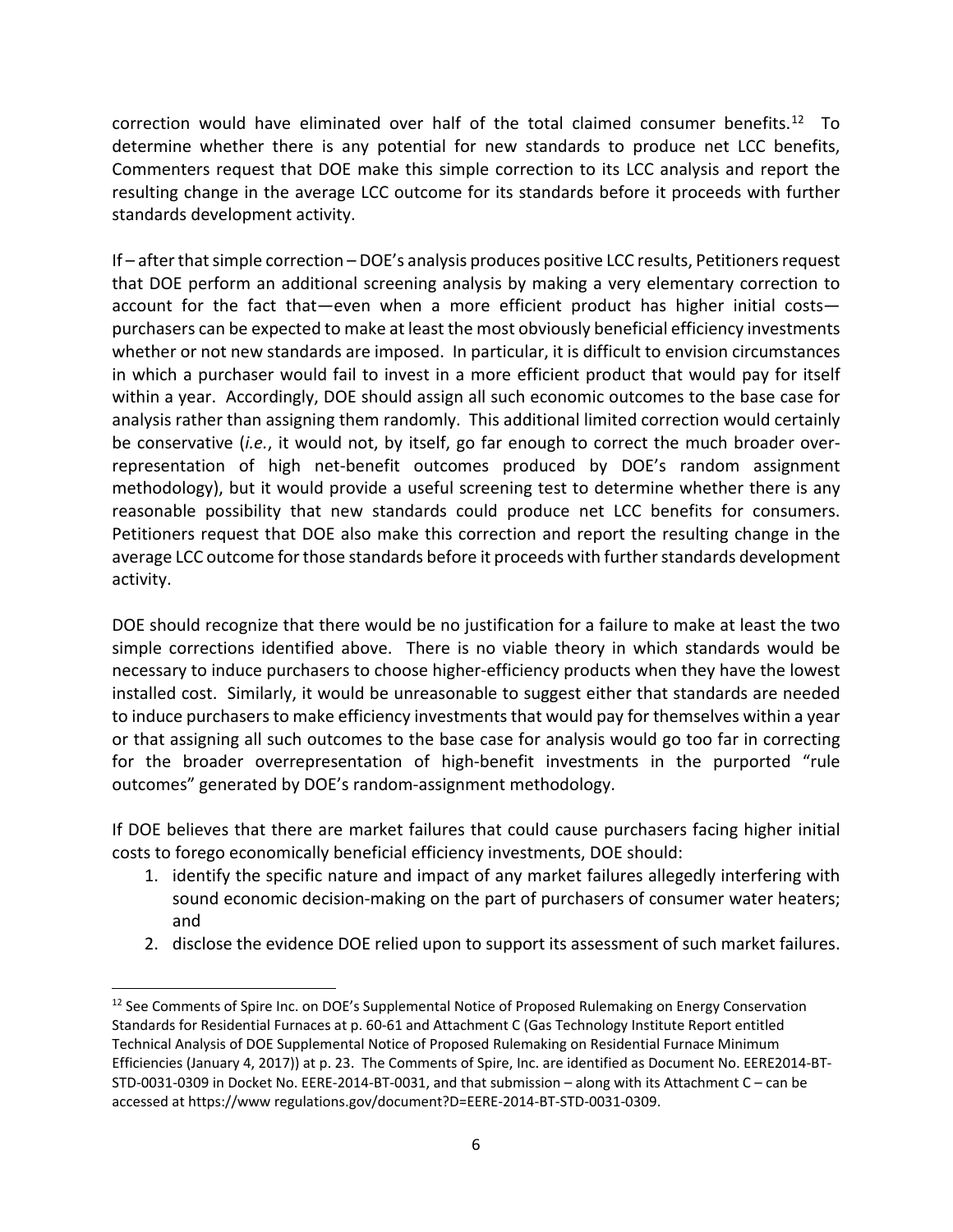In addition, to enable interested parties to understand and meaningfully critique DOE's analysis of the impact of any market failures on baseline purchasing behavior, Commenters request that DOE:

- 3. disclose the range and distribution of the most economically beneficial individual LCC outcomes in both its base case and rule outcome case; and
- 4. explain its justification for the distribution of those outcomes.

At a minimum, this information and explanation should separately address individual LCC outcomes with no or negative payback periods, individual LCC outcomes with positive payback periods not exceeding one year; and the ten percent of individual LCC outcomes with the largest net benefits.

Similarly, Commenters request that DOE disclose:

- 5. the range and distribution of the highest net cost individual LCC outcomes in both its base case and rule outcome case; and
- 6. explain its justification for the distribution of those outcomes.

At a minimum, this information and explanation should address the ten percent of individual LCC outcomes with the largest net costs.

In addition, DOE should make available the actual data inputs for each of the 10,000 trial cases in its analysis. This important information will allow key stakeholders to fully understand DOE's analysis in order to develop meaningful comments.

\* \* \*

Commenters appreciate the opportunity to review and provide technical feedback on the TSD. With the robust amount of information underlying rulemakings for energy conservation standards, it is imperative that stakeholders are given the appropriate amount of time to review supportive data. With the limited time allotted, Commenters conducted a review of the document, which is incorporated as Attachment E.

We thank you for the review and consideration of these comments. If you have any questions regarding this submission, please do not hesitate to contact us.